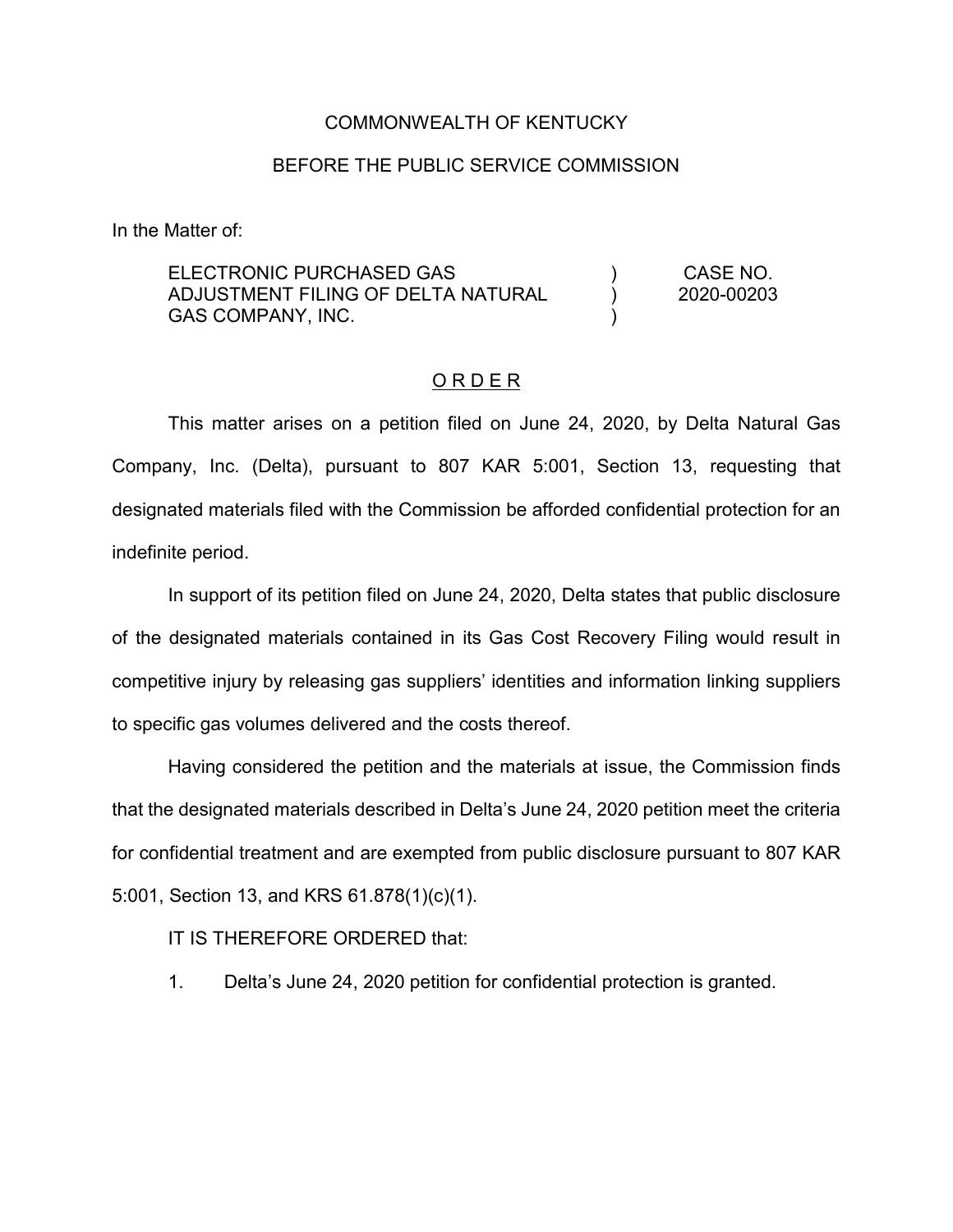2. The designated materials granted confidential treatment by this Order shall not be placed in the public record or made available for public inspection for an indefinite period, or until further Orders of this Commission.

3. Use of the designated materials in any Commission proceeding shall be in compliance with 807 KAR 5:001, Section 13(9).

4. Delta shall inform the Commission if the designated materials granted confidential treatment by this Order become publicly available or no longer qualify for confidential treatment.

5. If a nonparty to this proceeding requests to inspect the materials granted confidential treatment by this Order and the period during which the materials have been granted confidential treatment has not expired, Delta shall have 30 days from receipt of written notice of the request to demonstrate that the materials still fall within the exclusions from disclosure requirements established in KRS 61.878. If Delta is unable to make such demonstration, the requested materials shall be made available for inspection. Otherwise, the Commission shall deny the request for inspection.

6. The Commission shall not make the requested materials available for inspection for 30 days from the date of service of an Order finding that the materials no longer qualify for confidential treatment in order to allow Delta to seek a remedy afforded by law.

-2- Case No. 2020-00203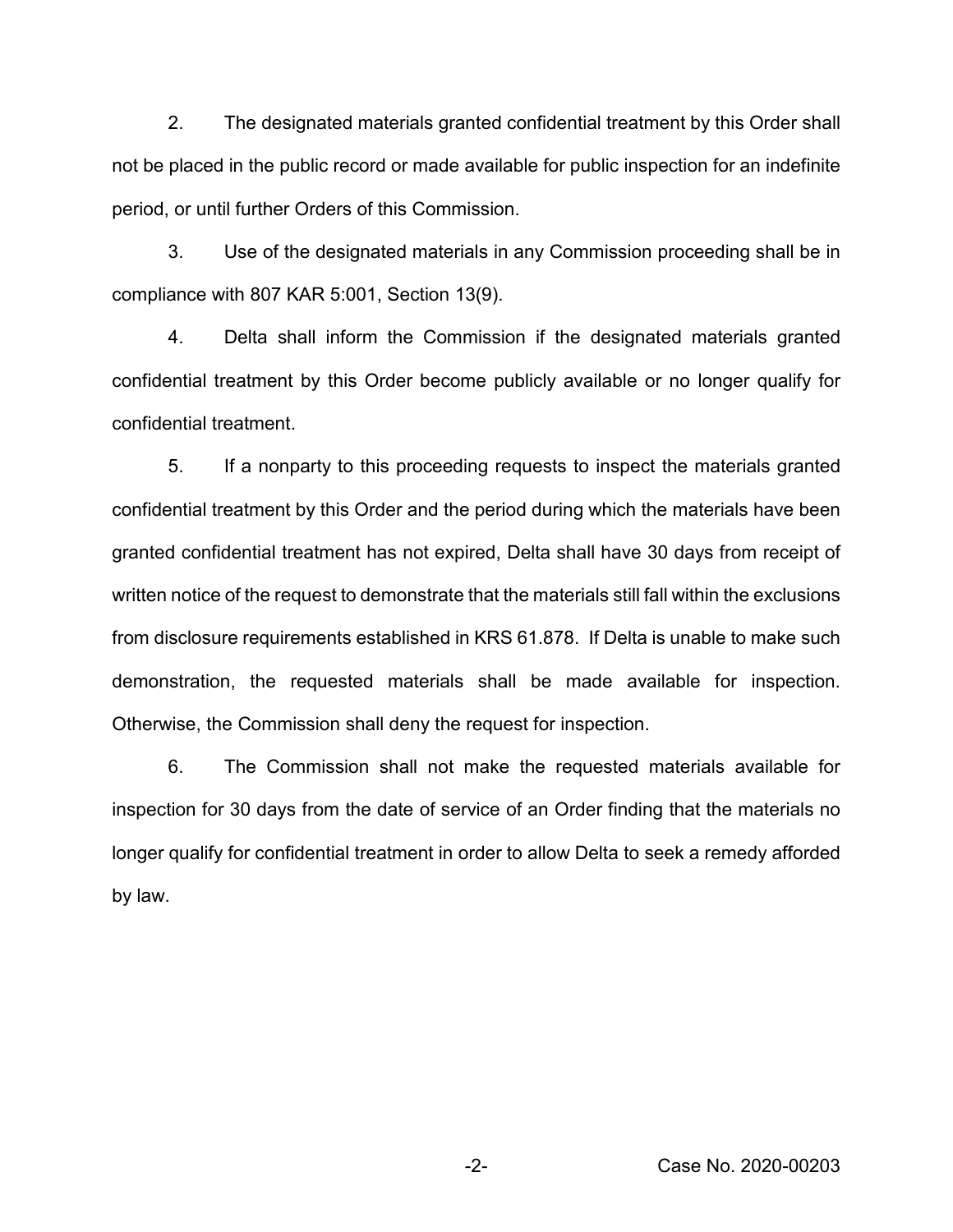By the Commission



ATTEST:

Shole C. Thedwar

Executive Director

Case No. 2020-00203